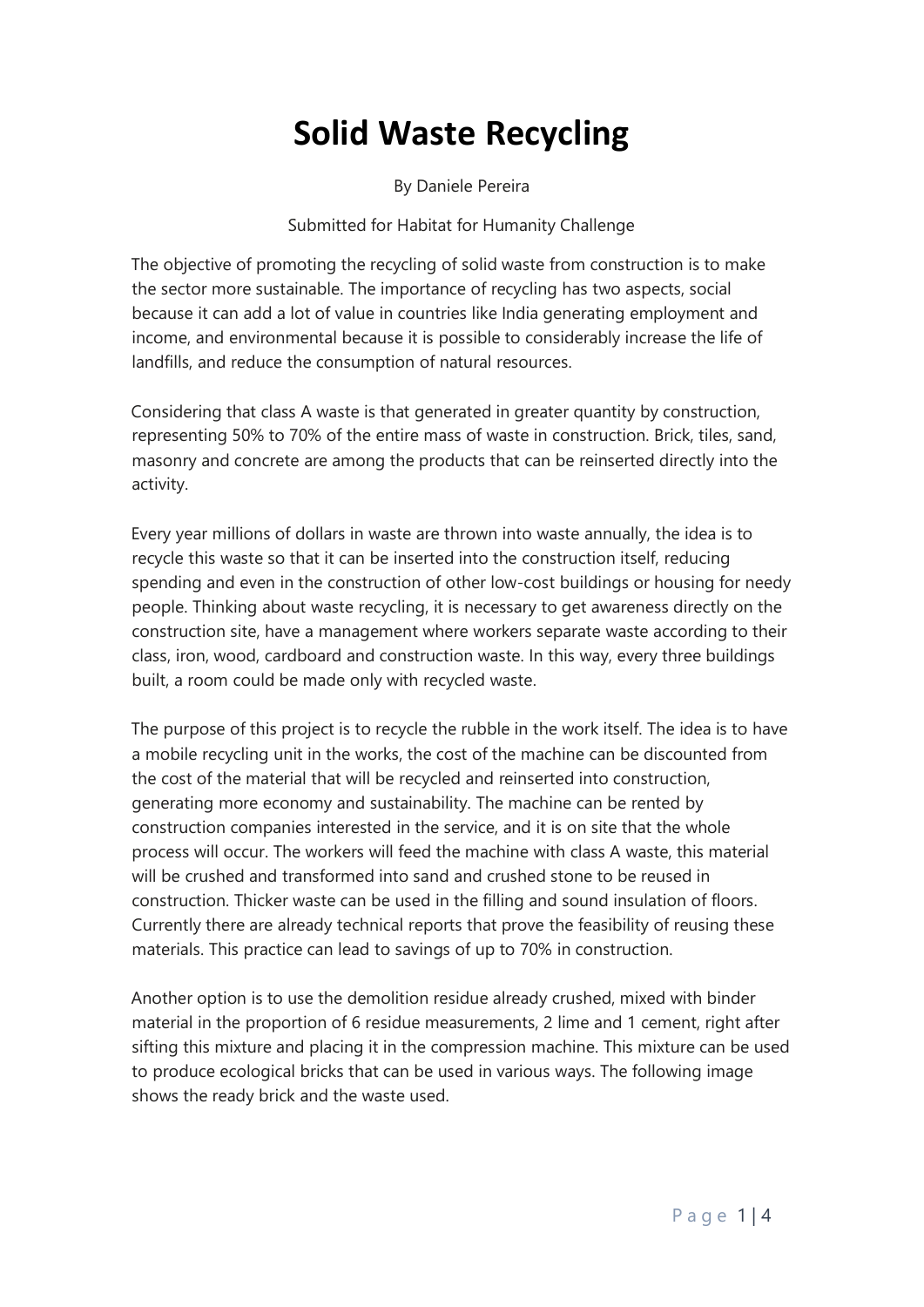

The ceramic block and the concrete block from the rubble can be used to manufacture mortar as follows:

## **Step 1**

Crushing waste.

## **Step 2**

Sift the crushed rediduos in a 1.18 mm sieve to obtain a particle size similar to that of the sand.

## **Step 3**

Mix the concrete block waste with a ceramic block with a ratio of 1 to 3. Then mix water/cement ratio of 1.14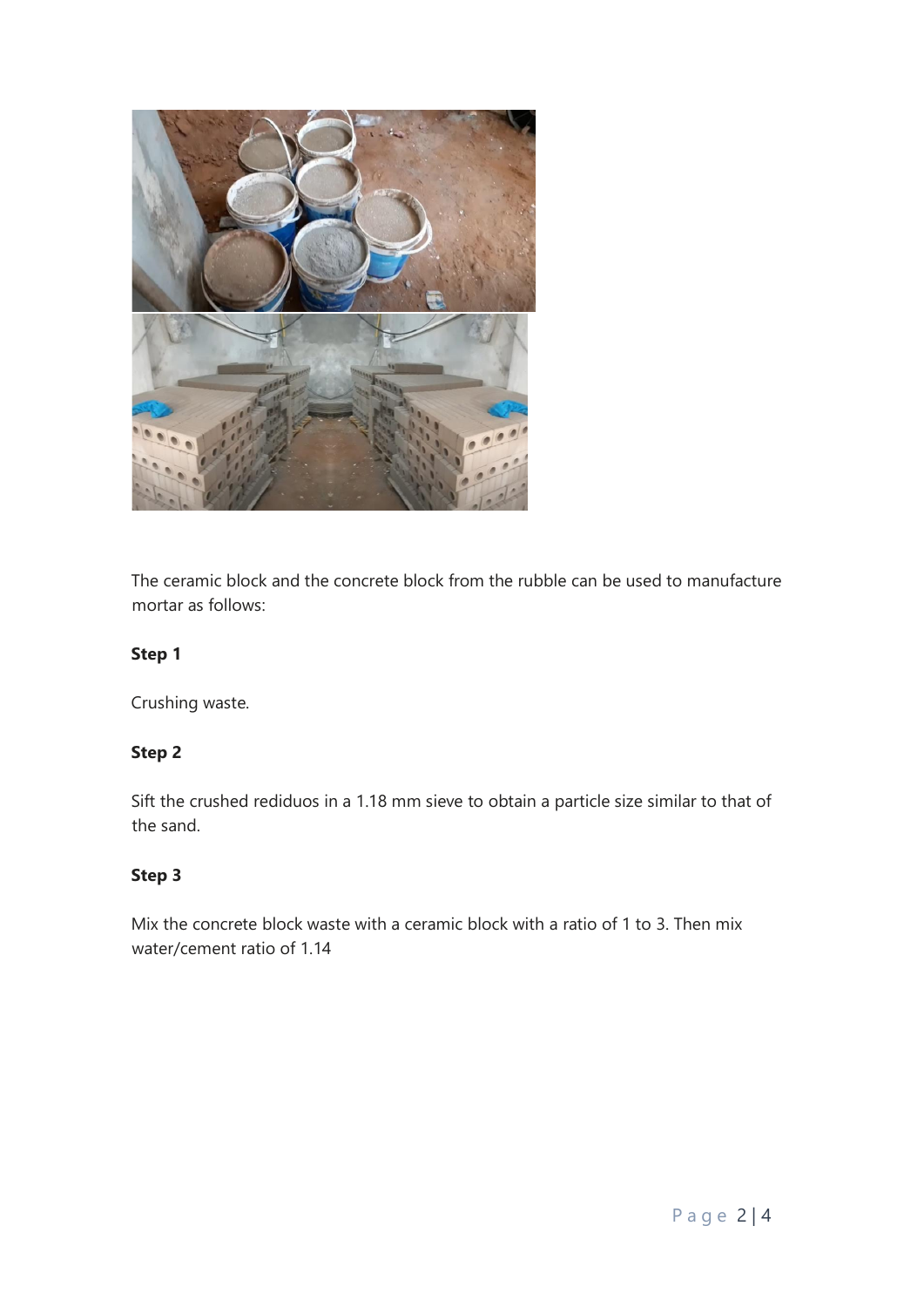

**Step 4**

Settlement.



### **Results**

The blocks seated with the mortar were left dry and exposed to time for 7 days, detachment test and compression test were performed. For the detachment test, a supported bi-beam was simulated. The resistance of sustainable mortar was very close to that of commercial sand mortar.



The compression test also obtained good results, proving the strength of the recycled mortar.